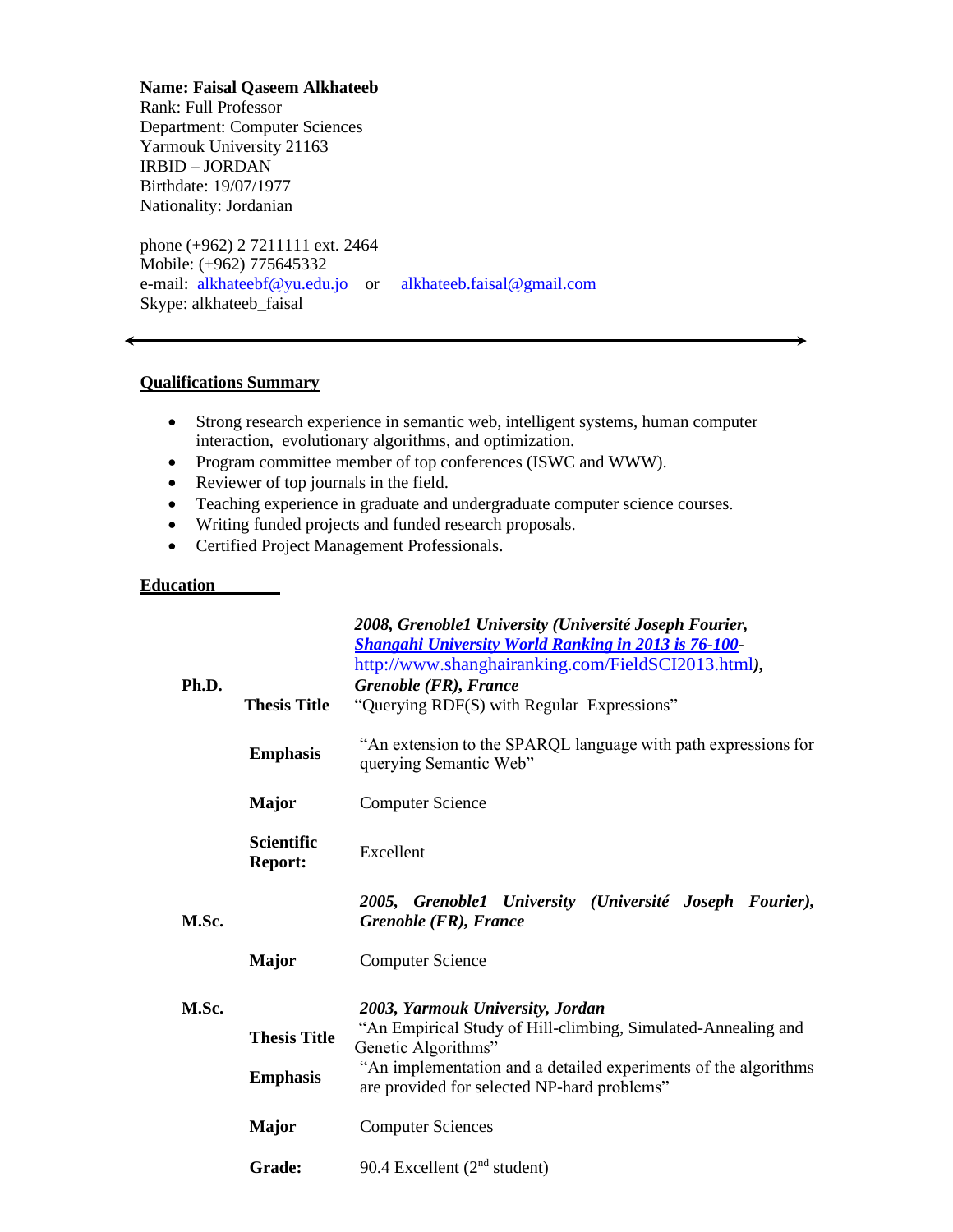| B.Sc.        | 1999, Yarmouk University, Jordan         |
|--------------|------------------------------------------|
| <b>Major</b> | <b>Computer Sciences</b>                 |
| Grade        | 84.2 Excellent (2 <sup>nd</sup> student) |
| Secondary    | 1995, Jordan                             |
| Grade        | 92.1                                     |

# **Grants and Awards**

- Best paper award from ICIT'09 Web agent Track, June 2009
- Yarmouk University Graduate Scholarship, (2003-2008)
- Yarmouk University Graduate Scholarship, (2001-2003)
- Yarmouk University Under Graduate Scholarship, (1996-1999)
- College Honor Award for Outstanding Performance Students, Department of Computer Science, Yarmouk University, Jordan, 1995/1996.
- College Honor Award for Outstanding Performance Students, Department of Computer Science, Yarmouk University, Jordan, 1996/1997.
- College Honor Award for Outstanding Performance Students, Department of Computer Science, Yarmouk University, Jordan, 1997/1998.

# **Funded Projects**

- Iyad Abu Doush (PI 3/2016 to 21/8/2016)**, Faisal Alkhateeb** (PI 22/8/2016 to 31/3/ 2017). *AccessTech: Accessible E-services and Computers in Yarmouk University for People with Disabilities.* USAID Civic Initiatives Support Program (Amount 89,022 JD). [https://www.youtube.com/watch?v=uKa2JGSx\\_zc](https://www.youtube.com/watch?v=uKa2JGSx_zc) .
- Iyad Abu Doush (PI**), Faisal Alkhateeb** (Co-PI), Abdelraouf Albsoul . *Semi-Automatic Generation of Arabic Digital Talking Books*. Jordanian Scientific Research Support Fund (Amount 16,500 JD), 21-Jan-2013 to 21-Jan 2015, <https://www.youtube.com/watch?v=o1WJASTfKVM&feature=youtu.be>

# **Professional Experience**

- Full Professor, Yarmouk University, Irbid, Jordan (July 2018 ).
- Project Management Professionals (PMP 2017)
- Associate Professor, Yarmouk University, Irbid, Jordan (Sep 2016 July 2018).
- Associate Professor/Sabbatical leave, Jordan University of Science and Technology, Irbid, Jordan (Sep 2015 – Sep 2016).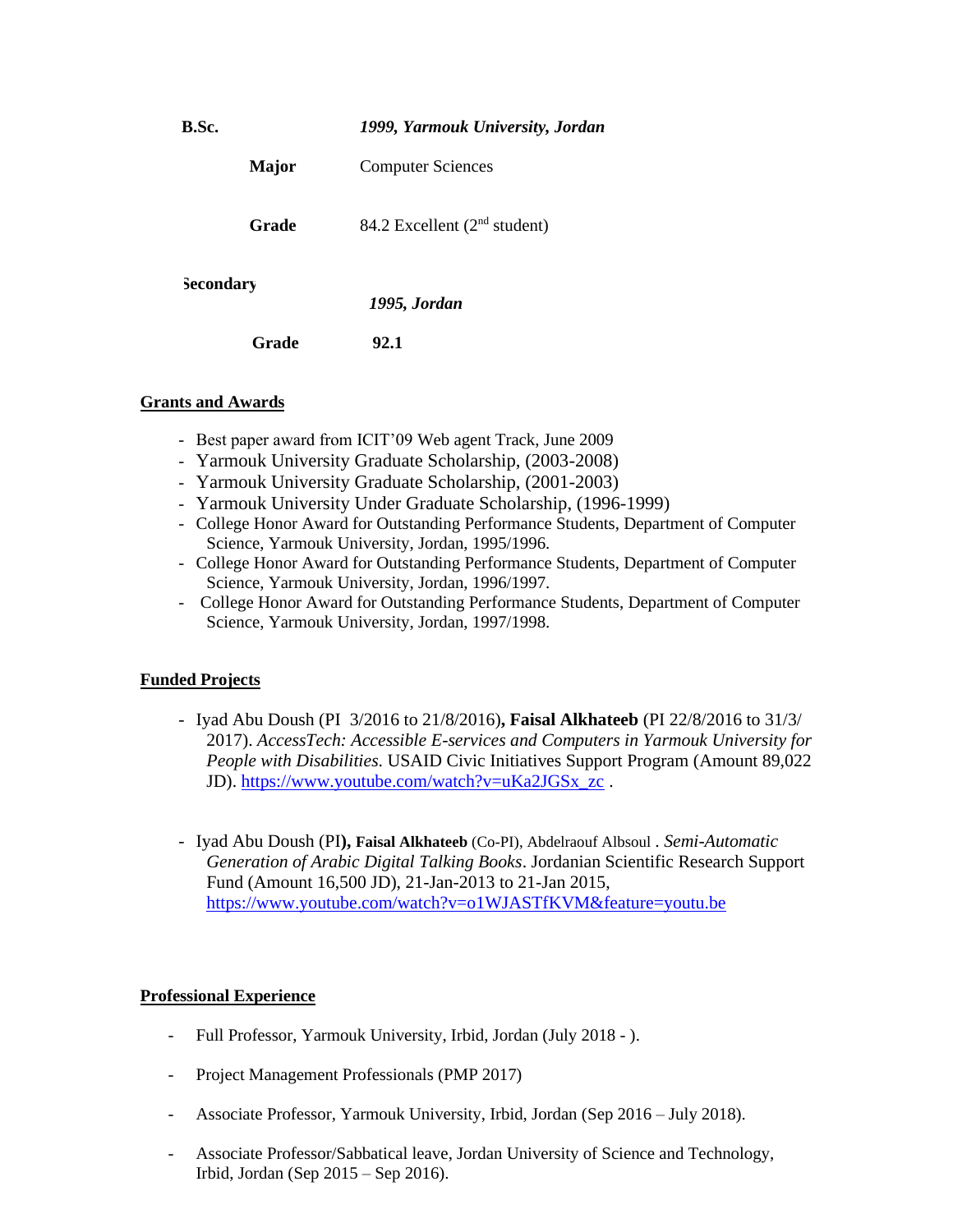- Associate Professor, Yarmouk University, Irbid, Jordan (November 2013).
- Chairman of Computer Management Systems Department, Yarmouk University, Irbid, Jordan (September 2013 - September 2015).
- Chairman of Computer Science Department, Yarmouk University, Irbid, Jordan (September 2010 – September 2011).
- Assistant Professor, Yarmouk University, Irbid, Jordan (September 2008).
- Lecturer, Yarmouk University, Irbid, Jordan (Mars 2003 September 2003).
- Teacher Assistant, Yarmouk University, Irbid, Jordan (September 1999 September 2001).

**Research Interests:** I am mainly interested in doing research in Artificial Intelligence (AI) and the following are some of (but not limited) my research topics in AI:

- Knowledge Representation and Reasoning
- Formal Methods
- Applications of Artificial Intelligence for Arabic language
- Semantic Web Technologies
- Intelligent Agents
- Deep Learning
- Propositional Satisfiability (SAT)
- Symbolic Model Checking and Symbolic Logic
- Logic Programming
- Automated Reasoning
- Constraint Solving and Optimization

**Citations:** The following published papers are indexed and cited in the following:

- [Google Scholar](http://scholar.google.com/scholar?hl=ar&q=faisal+alkhateeb&btnG=)
- [InTech](http://www.intechopen.com/profiles/19210/Faisal-Alkhateeb)
- [DBLP](http://www.informatik.uni-trier.de/~ley/db/indices/a-tree/a/Alkhateeb:Faisal.html)
- [Academic Research Microsoft](http://academic.research.microsoft.com/Detail?entitytype=7&searchtype=1&id=19543)
- [ACM](http://dl.acm.org/author_page.cfm?id=81456630487&coll=DL&dl=ACM&trk=0&cfid=102333832&cftoken=76998661)

# **Publications**

# ❖ **Published/Accepted Journal Articles**

- **Faisal Alkhateeb**, Bilal H. Abed-alguni*: "A Hybrid Cuckoo Search and Simulated Annealing Algorithm ".* Journal of Intelligent Systems (JISYS), to appear.
- Bilal H Abed-alguni, **Faisal Alkhateeb.** *["Intelligent Hybrid Cuckoo Search](https://www.sciencedirect.com/science/article/pii/S1319157817303579)  [and β-hill Climbing Algorithm"](https://www.sciencedirect.com/science/article/pii/S1319157817303579).* Journal of King Saud University - Computer and Information Sciences. 2018.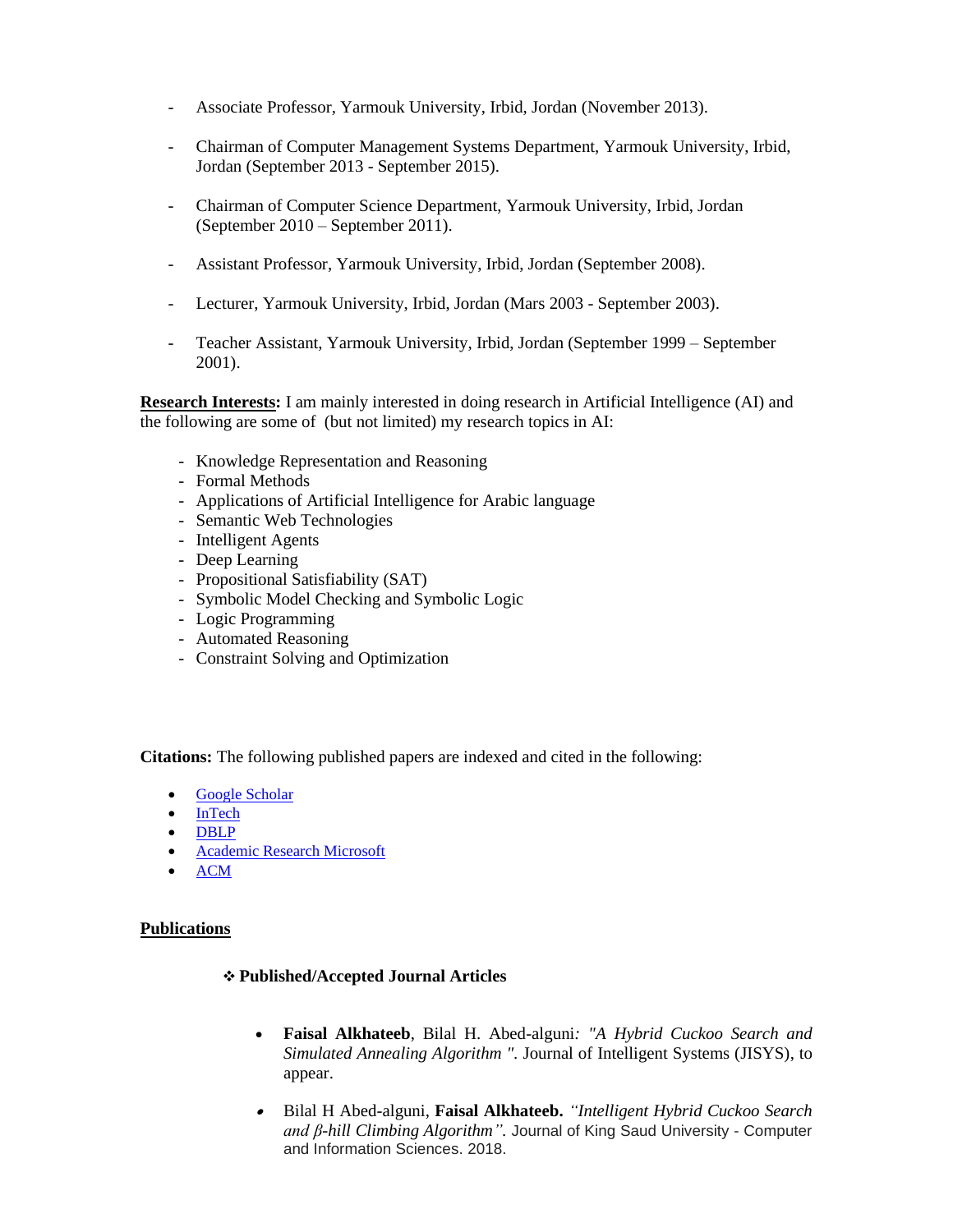- Iyad Abu Doush, **Faisal Alkhateeb**, AH Gharaibeh*. ["A novel Arabic OCR](javascript:void(0))  [post-processing using rule-based and word context techniques](javascript:void(0))*". International Journal on Document Analysis and Recognition (IJDAR), June 2018, Volume 21, [Issue](https://link.springer.com/journal/10032/21/1/page/1) 1–2, pp 77–89.
- Iyad Abu Doush, **Faisal Alkhateeb**, Abdelraouf Albsoul: " *AraDaisy: A system for automatic generation of Arabic DAISY books*". International Journal of Computer Applications in Technology, 55 (4), Pages: 322-333 (2017).
- **Faisal Alkhateeb** , Iyad Abu Doush, Abdelraouf Albsoul: *"Arabic Optical Character Recognition Software: A Review"*. Journal of: Pattern Recognition and Image Analysis (PRIA), 27 (4), Pages: 763–776 (2017).
- Bilal H. Abed-alguni, **Faisal Alkhateeb***: ["Novel Selection Schemes for](https://scholar.google.com/citations?view_op=view_citation&hl=en&user=SpxeEBwAAAAJ&sortby=pubdate&citation_for_view=SpxeEBwAAAAJ:mvPsJ3kp5DgC)  [Cuckoo Search"](https://scholar.google.com/citations?view_op=view_citation&hl=en&user=SpxeEBwAAAAJ&sortby=pubdate&citation_for_view=SpxeEBwAAAAJ:mvPsJ3kp5DgC).* Arabian Journal for Science and Engineering, Pages: 1-20, (2017).
- **Faisal Alkhateeb**, Malek Barhoush and Elham Al-Abdallah: "*Developing a System for Converting a Numeral Text into a Digit Number: Abacus Application*". Journal of Intelligent Systems (JISYS), Volume 25, Issue 4, Pages: 611–628, (2016).
- [Iyad Abu Doush](http://dblp.uni-trier.de/pers/hd/d/Doush:Iyad_Abu), **Faisal Alkhateeb**, [Abed Al Raoof Bsoul](http://dblp.uni-trier.de/pers/hd/b/Bsoul:Abed_Al_Raoof): "*What we have and what is needed, how to evaluate Arabic Speech Synthesizer?*" [International Journal of Speech Technology 19\(2\)](http://dblp.uni-trier.de/db/journals/ijst/ijst19.html#DoushAB16): 415-432 (2016)
- Basima Hani F. Hasan, Iyad Abu Doush, Eslam Al Maghayreh, **Faisal Alkhateeb**, Mohammad Hamdan. "*[Hybridizing Harmony Search algorithm](http://scholar.google.com/citations?view_op=view_citation&hl=en&user=5FFgeAIAAAAJ&cstart=20&citation_for_view=5FFgeAIAAAAJ:_Qo2XoVZTnwC)  [with different mutation operators for continuous problems](http://scholar.google.com/citations?view_op=view_citation&hl=en&user=5FFgeAIAAAAJ&cstart=20&citation_for_view=5FFgeAIAAAAJ:_Qo2XoVZTnwC)*". [Applied](http://www.informatik.uni-trier.de/~ley/db/journals/amc/amc218.html#Al-BetarDKA12)  [Mathematics and Computation \(](http://www.informatik.uni-trier.de/~ley/db/journals/amc/amc218.html#Al-BetarDKA12)**5-years impact factor is 1.338**), volume 232: 1166-1182, April 2014.
- **Faisal Alkhateeb** and Jérôme Euzenat. "*Constrained regular expressions for answering RDF-path queries modulo RDFS*. International Journal of Web Information Systems,  $10(1)$ , 2014.
- Iyad Abu Doush, Basima Hani F. Hasan, Mohammed Azmi Al-Betar , Eslam Al Maghayreh, **Faisal Alkhateeb**, Mohammad Hamdan. "Artificial Bee Colony with Different Mutation Schemes: A comparative study". To appear in Computer Science Journal of Moldova.
- Iyad Abu Doush, **Faisal Alkhateeb**, Eslam Al Maghayreh, Mohammad A. Al-Betar and Basima Hany F. Hasan B. H. F.. "*Hybridizing Harmony Search Algorithm with Multi-Parent Crossover to Solve Real World Optimization Problems*". International Journal of Applied Metaheuristic Computing (IJAMC), 4(3):1-14, 2013.
- Zakaria Al-Qudah, Iyad Abu Doush, **Faisal Alkhateeb**, Eslam Al Maghayreh, and Osama Al-Khaleel. "*Utilizing Mobile Devices' Tactile Feedback for Presenting Braille Characters: An Optimised Approach for Fast Reading and Long Battery Life*". Interacting with Computers (**Impact factor is 1.7),** 26(1): 63-74, 2014.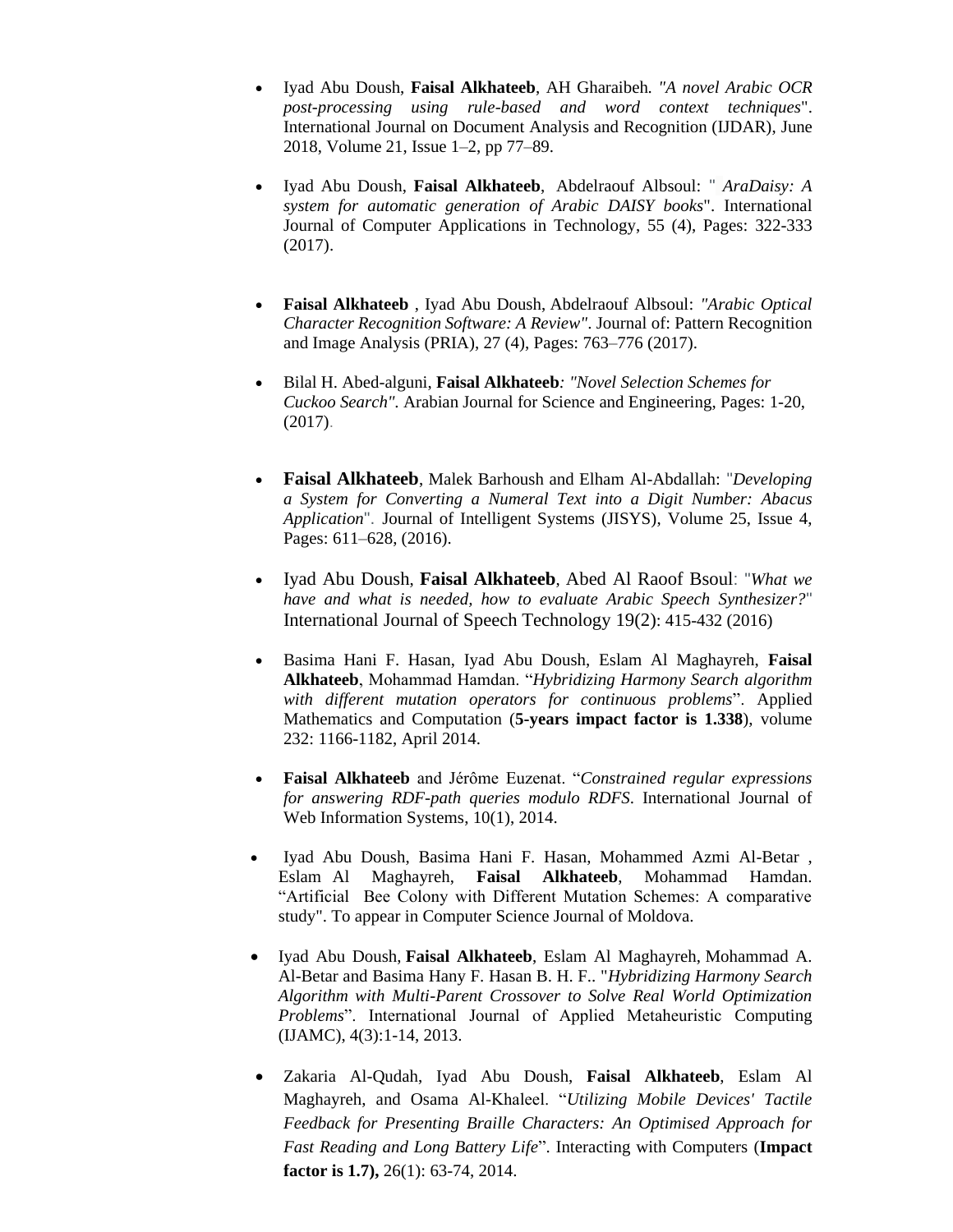- Eslam Al Maghayreh, Iyad Abu Doush, **Faisal Alkhateeb**. "*Detecting Distributed Predicates Using Genetic Algorithms* ". International Journal of Intelligent Information Technologies (IJIIT), volume 9, no. 1, 2013.
- Iyad Abu Doush, **Faisal Alkhateeb**, Eslam Al Maghayreh and Mohammed Azmi Al-Betar. "*The Design of RIA Accessibility Evaluation Tool*". In Advances in Engineering Software-Elsevier (**Impact factor 1.226**), 57: 1–7, 2013.
- **Faisal Alkhateeb**, Ahmed M. Manasrah, Iyad Abu Doush and Eslam Al Maghayreh. "*Connecting Mobile Users Through Mobile Social Networks*". In International Journal of Interactive Mobile Technologies (iJIM), volume 6, no. 4, pp 4-14, 2012.
- **Faisal Alkhateeb**, Ahmed M. Manasrah and Abed Al Raoof Bsoul. "*Bank Web Sites Phishing Detection and Notification System Based on Semantic Web technologies*". International Journal of Security and Its Applications (IJSIA), volume 6, issue 4, pp53-66, 2012.
- Eslam Al Maghayreh, Salam Abu Al-Haija, **Faisal Alkhateeb**, Shadi Aljawarneh and Emad Al-Shawakfa, "*BeesAnts: A New Nature-Inspired Routing Algorithm*". International Journal of Communication Networks and Distributed Systems (IJCNDS)[, 10\(](http://www.informatik.uni-trier.de/~ley/db/journals/ijcnds/ijcnds10.html#MaghayrehHAAA13)1): 83-97, 2013.
- Eslam Al Maghayreh, Samer Samarah, **Faisal Alkhateeb**, Iyad Abu Doush, Izzat Alsmadi and Ahamd Saifan. "*A Framework for Monitoring the Execution of Distributed Multi-agent Programs*". International Journal of Advanced Science and Technology (IJAST), volume 38, 2012, pp. 53-65.
- **Faisal Alkhateeb**, Amal Alzubi, Iyad Abu Doush, Shadi Aljawarneh, and Eslam Al Maghayreh. "*Searching and Generating Authoring Information: A Hybrid Approach*". International Journal of Information Technology and Web Engineering (IJITWE), SJR indicator is  $0.389 \approx$  journal impact factor ™ (Thomson Reuters)), volume 6, number 3, 2011, pp. 1-14.
- Iyad Abu Doush, **Faisal Alkhateeb**, Eslam Al Maghayreh, Izzat Alsmadi, and Samer Samarah. "*Annotations, Collaborative Tagging, and Searching Mathematics in E-Learning*". International Journal of Advanced Computer Science and Applications (IJACSA, **Impact factor for 2011 is 1.187**) ISSN 2156-5570, Volume 2 Issue 4, 2011, USA.
- Izzat Alsmadi, **Faisal Alkhateeb**, Eslam Al Maghayreh, Samer Samarah, and Iyad Abu Doush. "*Effective Generation of Test Cases Using Genetic Algorithms and Optimization Theory*". Journal of Communication and Computer, ISSN 1548-7709, USA.
- Shadi Aljawarneh, Shadi Masadeh, **Faisal Alkhateeb**. "*A secure wifi system for wireless networks: deployment and experimental evaluations*". Network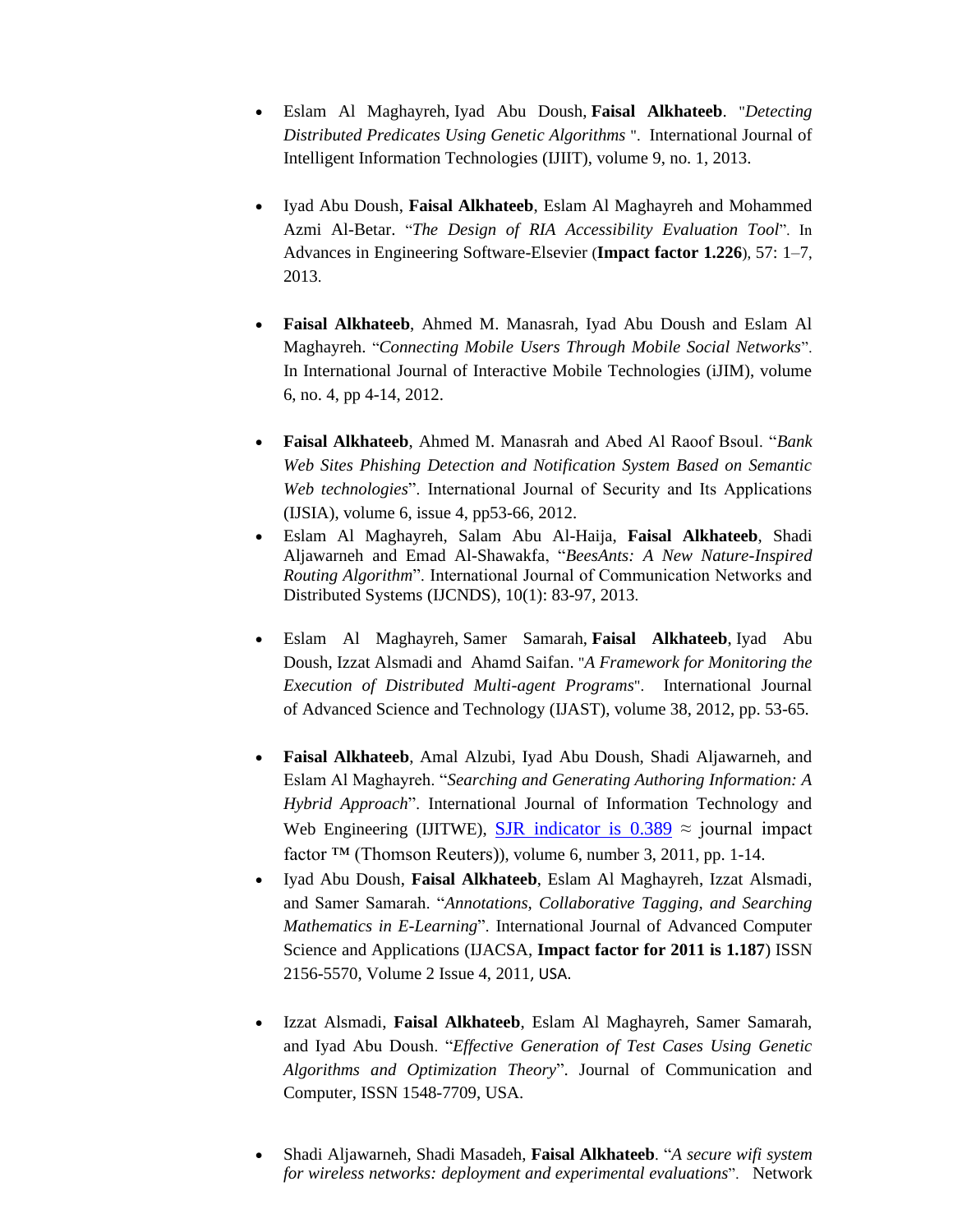Security Journal, **[ELSEVIER](http://www.elsevier.com/wps/find/journaldescription.authors/30358/description)**, ISSN 1353-4858, volume 2010, Issue/number 6, June 2010, pp. 6-12.

- Shadi Aljawarneh, **Faisal Alkhateeb**, and Eslam Al Maghayreh. "*A Semantic Data Validation Service for Web Applications*". Journal of Theoretical and Applied Electronic Commerce Research (JTAER, [SJR](http://www.scimagojr.com/journalsearch.php?q=6300153121&tip=sid)  [indicator](http://www.scimagojr.com/journalsearch.php?q=6300153121&tip=sid) is  $1.4 \approx$  journal impact factor <sup>TM</sup> (Thomson Reuters)), ISSN 0718 – 1876, vol. 5, issue 1, April, 2010, pp. 39-55.
- Shadi Aljawarneh and **Faisal Alkhateeb**. "*Developing a Semantic Architecture for Input Validation in e-Systems*". Ubiquitous Computing and Communication Journal (UBICC) Special Issue on ICIT 2009 conference - Web and Agent Systems. Volume: Web and Agent Systems, Volume 4 No. 3 pp 501-508. Publishing Date: 30/7/2009, ISSN Online 1992-8424, ISSN Print 1994-4608. http://ubicc.org/journal\_detail.aspx?id=26
- **Faisal Alkhateeb**, Jean-François Baget, and Jérôme Euzenat, "*Extending SPARQL with regular expression patterns (for querying RDF)*". Web Semantics: Science, Services and Agents on the World Wide Web, vol. 7, no. 2, pp. 57 – 73, **[ELSEVIER](http://ees.elsevier.com/jws/)**, 2009 (**Impact factor for 2009 is 3.412**).

#### ❖ **Edited Books:**

- **Faisal Alkhateeb**, Eslam Al Maghayreh and Iyad Abu Doush*., "Multi-Agent Systems - Modeling, Interactions, Simulations and Case Studies*." ISBN 978-953-307-176-3, 502 pages. Publisher: InTech. Publication date: April 2011.
- **Faisal Alkhateeb**, Eslam Al Maghayreh and Iyad Abu Doush*,. " Multi-Agent Systems - Modeling, Control, Programming, Simulations and Applications*." ISBN 978-953-307-174-9, 522 pages. Publisher: InTech. Publication date: April 2011.

#### ❖ **Book Chapters:**

- **Faisal Alkhateeb** and Jerome Euzenat. "Querying RDF Data". In: Sherif Sakr, Eric Pardede (eds), Graph Data Management: Techniques and Applications: August, 2011.**DOI:** 10.4018/978-1-61350-053-8, **ISBN13:** 9781613500538, **ISBN10:** 161350053X, **EISBN13:** 9781613500545. IGI Global*:* [Amazon.](http://www.amazon.ca/Graph-Data-Management-Techniques-Applications/dp/161350053X) [Online.](http://www.igi-global.com/bookstore/titledetails.aspx?titleid=51933&detailstype=topicscovered)
- **Faisal Alkhateeb**, Zain Al-Abdeen Al-Fakhry, Eslam Al Maghayreh, Ahmad T. Al-Taani and Shadi Aljawarneh. ["Towards Implementing an](http://www.intechopen.com/articles/show/title/towards-implementing-an-intelligent-system-for-securing-and-monitoring-using-agents)  [Intelligent System for Securing and Monitoring using Agents](http://www.intechopen.com/articles/show/title/towards-implementing-an-intelligent-system-for-securing-and-monitoring-using-agents)**". In:**  *Multi-Agent Systems - Modeling, Control, Programming, Simulations and Applications*. ISBN 978-953-307-174-9, 522 pages. Publisher: InTech. Publication date: April 2011. [Online](http://www.intechopen.com/books/show/title/multi-agent-systems-modeling-control-programming-simulations-and-applications)
- Shadi Aljawarneh and **Faisal Alkhateeb**. "RDFa Ontology-Based Architecture for String-Based Web Attacks: Testing and Evaluation". Book Chapter in: Electronic and Engineering and Computing Technology (Book series: Lecture Notes in Electronic Engineering, Editors: Sio-long Ao and Len Gelman), volume 60, ISSN 1876-1100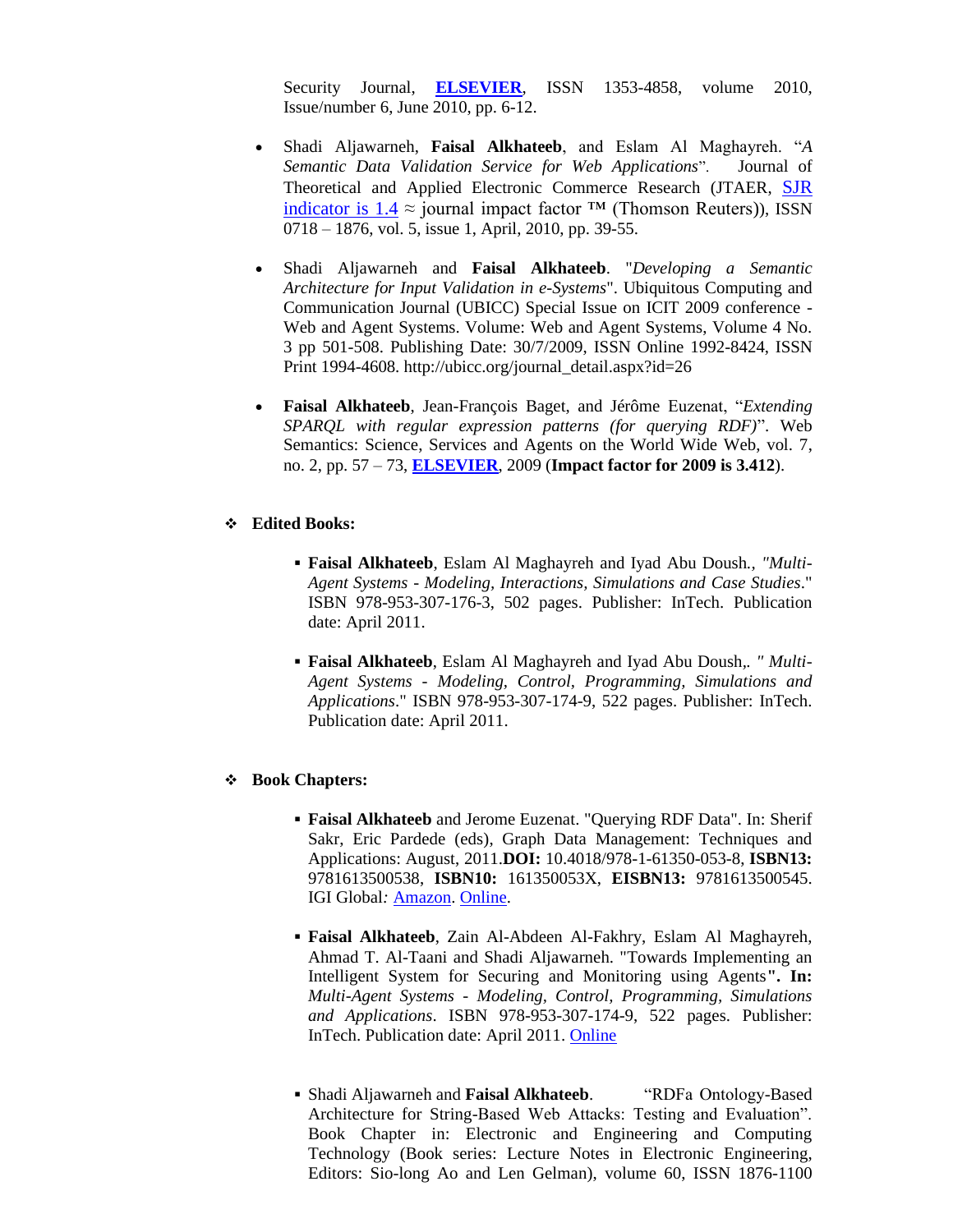(print), 1876-1119 (Online), ISBN 978-90-481-8775-1, e-ISBN 978-90- 481-8775-1, **SPRINGER** (Springer Dordrecht Heidelberg London New York), 1st Edition, pp. 249-259, 2010.

[http://www.springer.com/engineering/electronics/book/978-90-](http://www.springer.com/engineering/electronics/book/978-90-481-8775-1) [481-8775-1](http://www.springer.com/engineering/electronics/book/978-90-481-8775-1)

http://www.springerlink.com/content/?k=shadi+aljawarneh

[DOI: 10.1007/978-90-481-8776-8](http://www.springerlink.com/content/u41u405104212626/?p=80de0ae7850b43a4ac40a9a58610d71e&pi=0)

- ❖ **Conference Articles**
	- **Faisal Alkhateeb**, RM Al-Khatib. "*[A Hybrid General Framework of](javascript:void(0))  [Cuckoo, Immune and Genetic Search Algorithms: why not](javascript:void(0)) [working together"](javascript:void(0)),* ICEMIS'19, 2019.
	- Iyad Abu Doush, **Faisal AIKhateeb**, Anwaar Hamdi Gharibeh. *["Yarmouk Arabic OCR Dataset"](https://ieeexplore.ieee.org/abstract/document/8486162/).* 2018 8th International Conference on Computer Science and Information Technology (CSIT). Pp. 150- 154, 2018.
	- **Faisal Alkhateeb**: "*Introducing Wild-card and Negation for Optimizing SPARQL Queries based on Rewriting RDF Graph and SPARQL Queries"***.** [WEBIST \(2\) 2016:](http://dblp.uni-trier.de/db/conf/webist/webist2016-2.html#Alkhateeb16) 181-187
	- Ebtesam AbuShareah, Ahmad T. Al-Taani, Sawsan Shatnawi, **Faisal Alkhateeb** . "*A Hybrid Approach for Indexing and Searching the Holy Quran*". 2nd International Conference on Islamic Applications in Computer Science and Technology (IMAN 2014), 12-13 October-2014. The World Islamic Sciences and Education University, Amman, Jordan.
	- **Faisal Alkhateeb**. "*A Mobile-Based Service for Building Social*  Networks for Mobile users". In Proceeding of the 3<sup>rd</sup> IEEE International Conference on Intelligent Systems, Modelling and Simulation (ISMS'12), ISBN: 978-0-7695-4668-1, pp.545-549, Kota Kinabalu, Malaysia, 8 – 10 February 2012.
	- Zakaria Al-Qudah, Iyad Abu Doush, **Faisal Alkhateeb**, Esalm Al Maghayreh Osama Al-Khaleel. "*Reading Braille on Mobile Phones: A Fast Method with Low Battery Power Consumption*". The International Conference on user science and engineering (i-USEr), 2011.
	- Eslam Al Maghayreh, Iyad Abu Doush, **Faisal Alkhateeb** Shadi Aljawarneh. "*A Tool for monitoring and tracing Multi-Agent Applications*". The 24th Canadian Conference on Electrical and Computer Engineering, IEEE Canada, Ontario, Canada, 2011.
	- **Faisal Alkhateeb**. "BibTex Document Generation using Semantic Web Technologies". In Proceedings of the 2010 International Conference on Intelligent Semantic Web - Services and Applications (ISWSA 2010), **[ACM,](http://portal.acm.org/citation.cfm?id=1874590&picked=prox&CFID=110629353&CFTOKEN=57489185)** ISSN 2218-1504**,** pp.8-13, June, 2010. Doi:<http://dx.doi.org/10.1145/1874590.1874592>
	- **Faisal Alkhateeb**, Amal Alzubi, Iyad Abu Doush, Shadi Aljawarneh,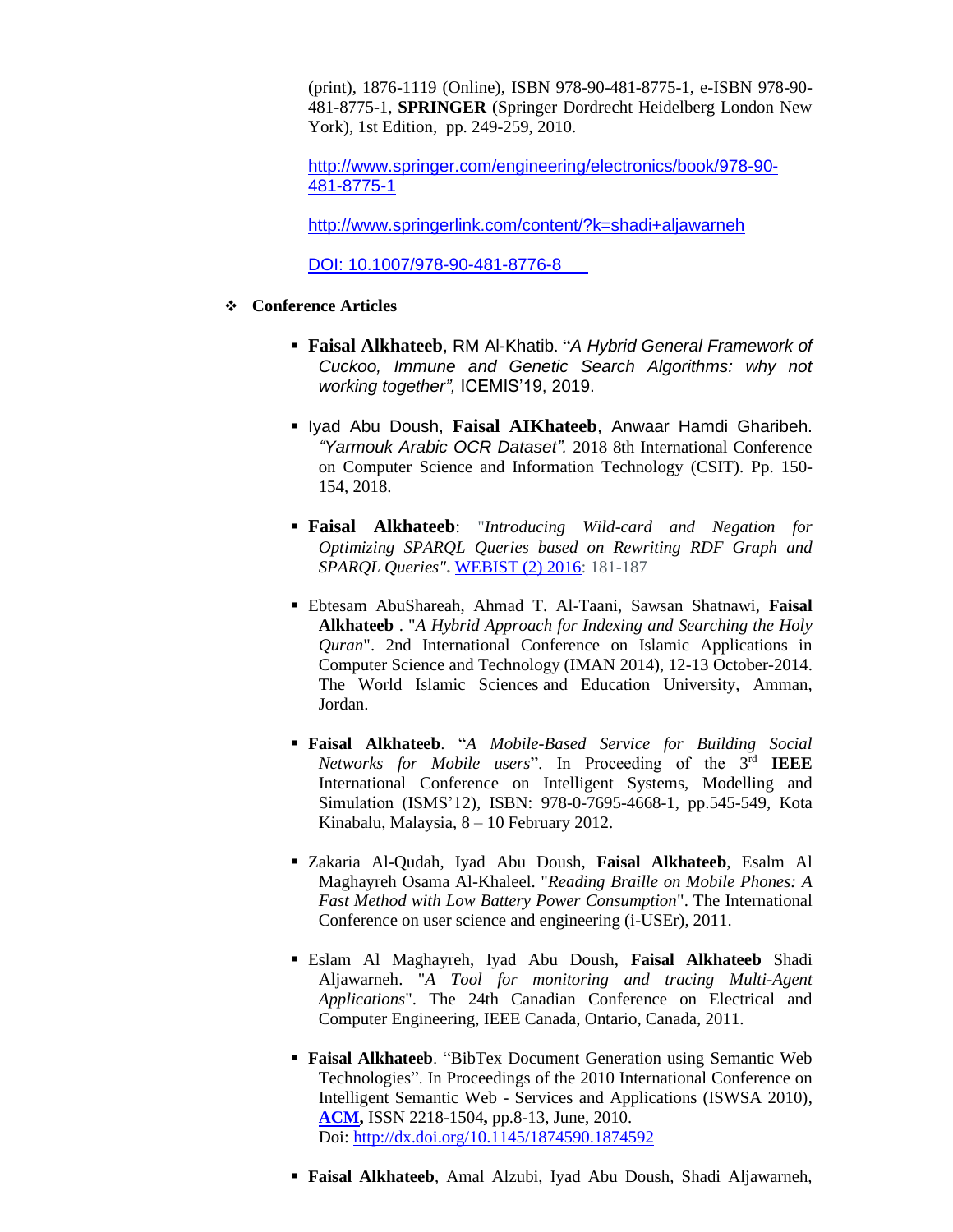and Eslam Al Maghayreh. "Extracting Authoring Information Based on Keywords and Semantic Search". In Proceedings of the 2010 International Conference on Intelligent Semantic Web - Services and Applications (ISWSA 2010), **[ACM,](http://portal.acm.org/citation.cfm?id=1874590&picked=prox&CFID=110629353&CFTOKEN=57489185)** ISSN 2218-1504**,** pp.2-7, June, 2010.

doi:<http://dx.doi.org/10.1145/1874590.1874591>

- Iyad Abu Doush, **Faisal Alkhateeb** and Eslam Al Maghayreh. "Towards Meaningful Mathematical Expressions in E-Learning". In Proceedings of the 2010 International Conference on Intelligent Semantic Web - Services and Applications (ISWSA 2010), **ACM Chapter ACM Jordan,** ISSN 2218-1504, June, 2010. <http://dx.doi.org/10.1145/1874590.1874612>
- Shadi aljawarneh, Zahraa Muhsin, Ayman Nsour, **Faisal Alkhateeb**, and Eslam Al Maghayreh. "E-learning Tools and Technologies in Education: A Perspective". In Proceedings of The Fifth Conference of Learning International Networks Consortium (LINC), **MIT**, Cambridge, Massachusetts, USA, 23-26 May, 2010.
- **Faisal Alkhateeb**, Eslam Al Maghayreh and Shadi Aljawarneh, "*A Multi Agent-Based System for Securing University Campus: Design and Architecture*". In Proceeding of the **IEEE** International Conference on Intelligent Systems, Modelling and Simulation (ISMS'10), pp. 75-79, Liverpool, England, 27 – 29 January 2010. ISBN: 978-0-7695-3973-7 <http://doi.ieeecomputersociety.org/10.1109/ISMS.2010.70>
- **Faisal Alkhateeb**, Eslam Al Maghayreh, Mohammad Tubishat and Shadi Aljawarneh, "*The Use of Location Based Services for Very Fast and Precise Accidents' Reporting and Locating*". In Proceeding of the **IEEE** International Conference on Intelligent Systems, Modelling and Simulation (ISMS'10), pp.21-24, Liverpool, England, 27 – 29 January 2010. ISBN: 978-0-7695-3973-7 <http://doi.ieeecomputersociety.org/10.1109/ISMS.2010.15>
- Eslam Al Maghayreh, Salam Abu Al-Haija, **Faisal Alkhateeb** and Shadi Aljawarneh, "*Bees\_ Ants Based Routing Algorithm*". In Proceeding of the **IEEE** International Conference on Intelligent Systems, Modelling and Simulation (ISMS'10), pp. 344-349, Liverpool, England,  $27 - 29$ January 2010. ISBN: 978-0-7695-3973-7 <http://doi.ieeecomputersociety.org/10.1109/ISMS.2010.70>
- Shadi Aljawarneh and **Faisal Alkhateeb**, "*A new web engineering security approach for distributed e-learning systems in Jordan*". In Proceeding of the Fourth Annual Scientific Research in Jordan (Jordan Society for Scientific Research), 7/11/2009, Amman, Jordan.
- Shadi Aljawarneh and **Faisal Alkhateeb**, "*Design and Implementation of New Data Validation Service (NDVS) Using Semantic Web Technologies in Web Applications*". In Proceedings of the International MultiConference of Engineers and Computer Scientists World Congress on Engineering (WCE'09), London, U.K., 1-3 July, 2009, pp179-184. (ISBN: 978-988-17012-5-1). Publisher: Newswood Limited. [**SELECTED AMONG BEST PAPERS**]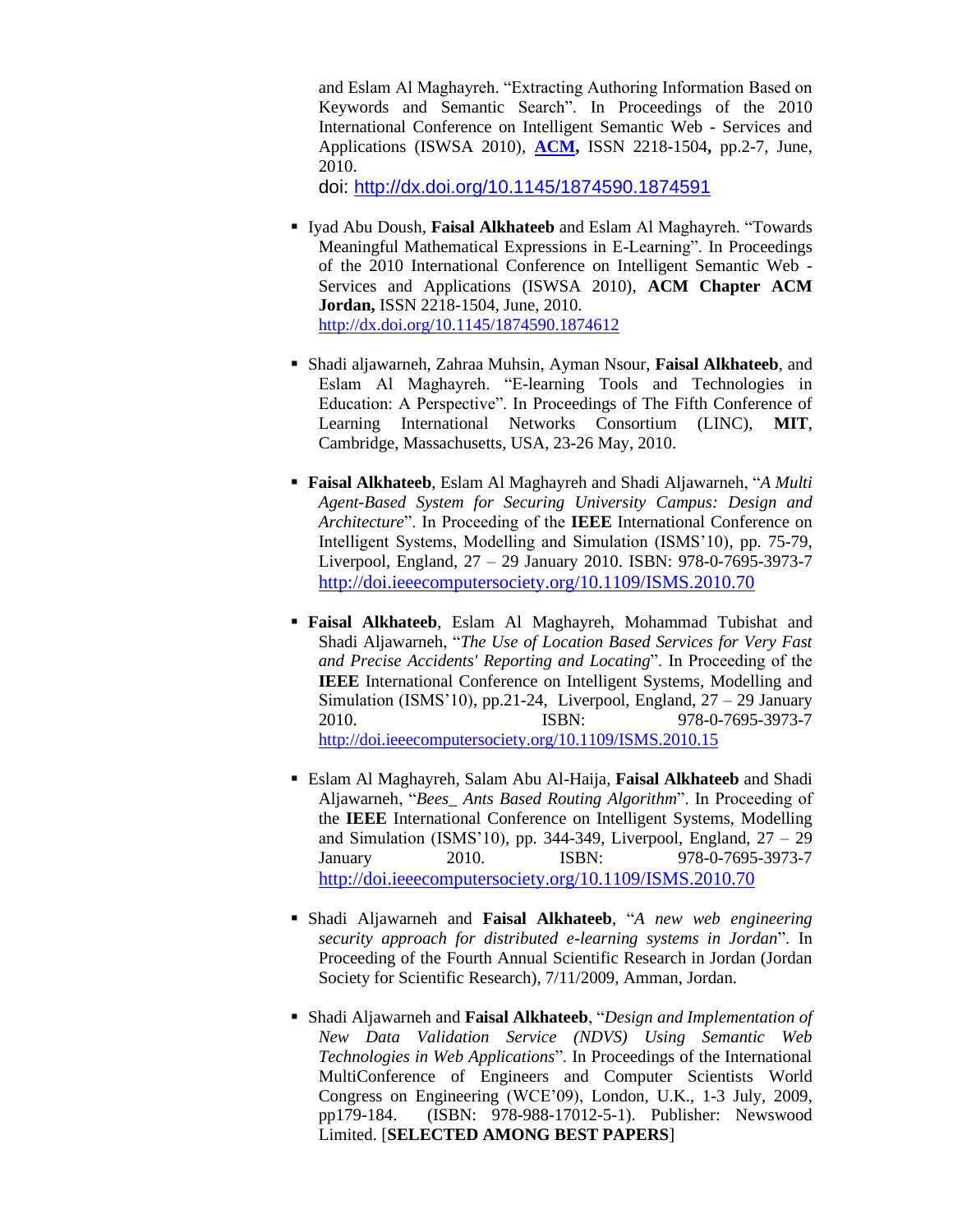- Shadi Aljawarneh and **Faisal Alkhateeb**, "*A Semantic web Technology-Based Architecture for New Server-Side Data Validation In web Applications*". In Proceedings of the 4<sup>th</sup> International Conference on Information Technology (ICIT'09), June  $3rd - 5<sup>th</sup>$ , 2009, Amman, Jordan. ISBN 9957-8583-0-0. IEEE Electronic Copyright. [**SELECTED AMONG BEST PAPERS**]
- **Faisal Alkhateeb**, Jean-François Baget, and Jérôme Euzenat, "*Constrained regular expressions in SPARQL*". In Proc. international conference on semantic web and web services (SWWS'2008), Las Vegas (NV US), H. Arabnia and A. Solo, Eds. (US): CSREA Press, 2008, pp. 91–99.
- **Faisal Alkhateeb** and Sébastien Laborie. "*Towards Extending and Using SPARQL for Modular Document Generation*". In Proceedings of The Eight **ACM** Symposium on Document Engineering (DocEng2008), 16-19 Sepember, São Polo (Brésil), 2008, pp. 164-172.
- **Faisal Alkhateeb** and Antoine Zimmermann. "*Query Answering in Distributed Description Logics"*. In Houda Labiod and Mohamad Badra, editors, New Technologies, Mobility and Security – Proceedings of NTMS'2007 Conference, pages 523–534. Springer, May 2007. [http://www.metapress.com/content?k=author:\(Faisal+Alkhateeb\)](http://www.metapress.com/content?k=author:(Faisal+Alkhateeb))
- **Faisal Alkhateeb**. « *Une extension de RDF avec des expressions régulières* ». In actes de 8e Rencontres Nationales des Jeunes Chercheurs en Intelligence Artificielle (RJCIA), pages 1–14, July 2007.

#### ❖ **Other Publications**

▪ **Faisal Alkhateeb** and Jérôme Euzenat. *Answering SPARQL queries modulo RDF Schema with paths*. Research report 8394, INRIA Rhône-Alpes, Grenoble (FR), 46p., November 2013.

<http://hal.inria.fr/hal-00904961/en> <ftp://ftp.inrialpes.fr/pub/exmo/reports/rr-inria-8394.pdf> <http://arxiv.org/abs/1311.3879>

- **Faisal Alkhateeb**, "Querying RDF(S) with regular expressions" Ph.D. Thesis, Université Joseph Fourier, Grenoble (FR), 2008. [Online]. Available:<ftp://ftp.inrialpes.fr/pub/exmo/thesis/thesis-alkhateeb.pdf>
- **Faisal Alkhateeb**, "RDF/RDFS Graphes étiquettés par des expressions régulières," Master Thesis, Université Joseph Fourier, Grenoble (FR), 2005.
- **Faisal Alkhateeb**, "An Empirical Study of Hill-Climbing, Simulated-Annealing and Genetic Algorithms" Master Project, Yarmouk University, Irbid, Jordan, 2003.
- **Faisal Alkhateeb**, Jean-François Baget, Jérôme Euzenat, RDF with regular expressions, Research report 6191, INRIA Rhône-Alpes, Grenoble (FR), 32p., May 2007. <https://hal.inria.fr/inria-00144922> <ftp://ftp.inrialpes.fr/pub/exmo/reports/rr-inria-6191.pdf>
- **Faisal Alkhateeb**, Antoine Zimmermann, Répondre à des requêtes dans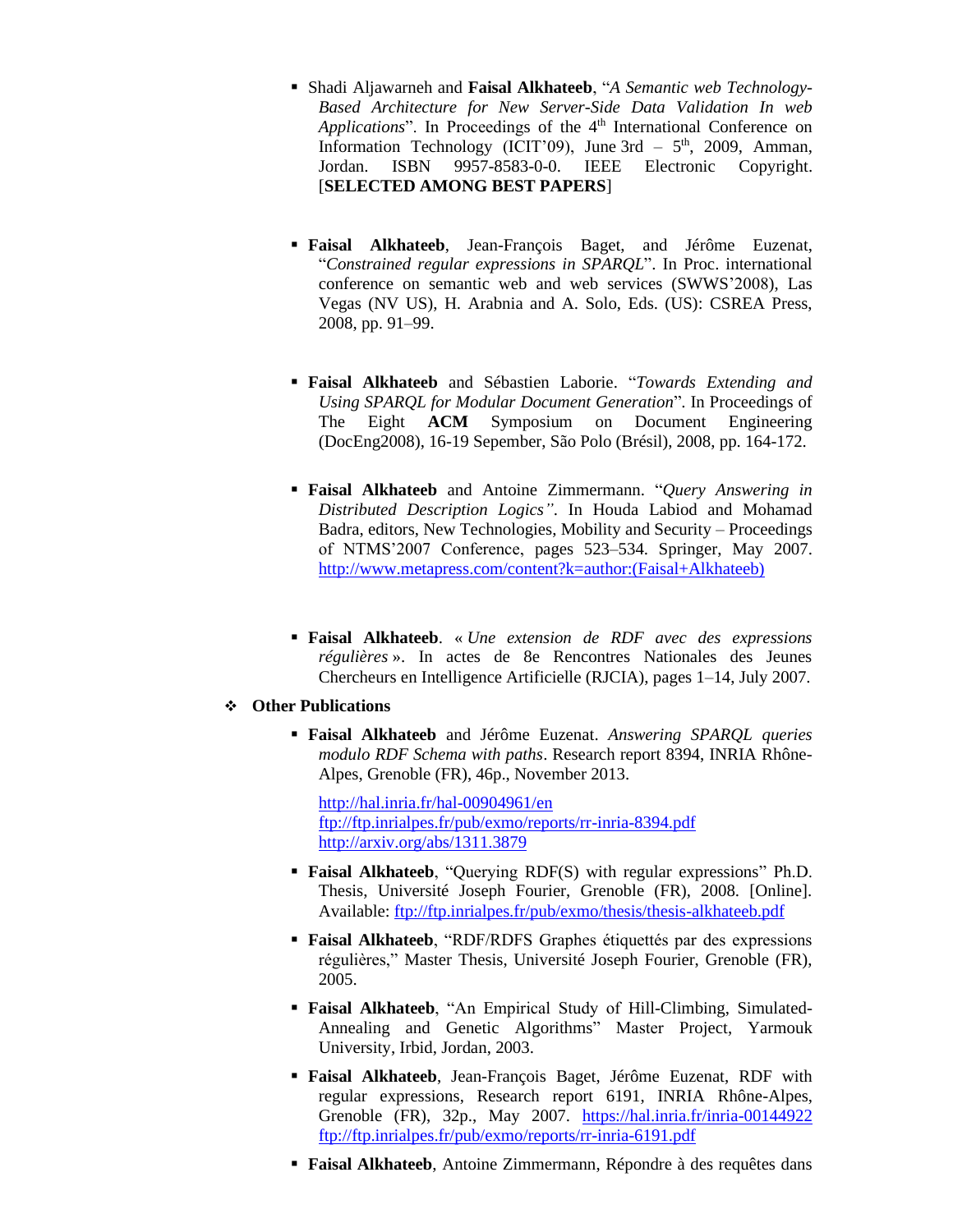un système distribué à base de connaissances, in: Yves Demazeau, Jérôme Euzenat, François Jacquenet, Laurent Vercouter (éds), Actes atelier sur Intelligence artificielle et web intelligence (IAWI), Grenoble (FR), ppno pagination, 2007. [http://www.emse.fr/~vercouter/iawi/16](http://www.emse.fr/~vercouter/iawi/16-alkhateeb.pdf) [alkhateeb.pdf](http://www.emse.fr/~vercouter/iawi/16-alkhateeb.pdf)

▪ **Faisal Alkhateeb**, Jean-François Baget, Jérôme Euzenat, Constrained regular expressions in SPARQL, Research report 6360, INRIA Rhône-Alpes, Grenoble (FR), 32p., October 2007.

 <https://hal.inria.fr/inria-00188287/en> <ftp://ftp.inrialpes.fr/pub/exmo/reports/rr-inria-6360.pdf>

▪ **Faisal Al-Khateeb**, Jean-François Baget, Jérôme Euzenat, Complex Path Queries for RDF Graphs, in: Proc.  $6<sup>th</sup>$  4th ISWC poster session on, Galway (IE), ppPID-52, 2005. <ftp://ftp.inrialpes.fr/pub/exmo/publications/alkhateeb2005a.pdf>

#### **Postgraduate Supervision**

- Anwaar Hamdi Gharibeh, master thesis: " A Hybrid Approach for Arabic OCR Post-Processing Using Rule Based and Word Context Techniques ", August 2016.
- Elham AL-Abdallah, Master Project, " developing a system for converting a numeral text into digit number: abacus application", Yarmouk University, 2014/2015.

-

- - Njood A. Al\_Jarrah, Master Project, "Automatically Generating SPARQL Queries From Natural Arabic Texts", Yarmouk University, 2014/2015.
- Ala Aldeen AlZubi, Master Project, "Social Community Detection Using Ant Colony Optimization", Yarmouk University, 2010/2011.
- Zain Al-Abdeen Emad El-deen Fadhil Al-Fakhry "Towards Implementing Intelligent Security System", Master Project, Yarmouk University, 2009/2010.
- Amal R. Alzubi "Extracting Authoring Information from Bibtex Based on Keywords and Semantic Search", Master Project, Yarmouk University, 2009/2010.
- Nizar Ghoula "Query Alignment". Master Thesis, Université Joseph Fourier, Grenoble (FR), 2008. Co-supervised by Faisal Alkhateeb and Jerome Euzenat.
- Mohammad Ali ALNawasreh "MP3 Steganography". Master Project, Yarmouk University, 2008/2009.

### **Membership of Committees and Boards**

- **Program Committee:** Research Track Program Committee**:** [World Wide Web](http://www.www2017.com.au/)  [Conference](http://www.www2017.com.au/) **, WWW'2018.**
- **Program Committee**: Research Track Program Committee: The International Semantic Web Conference, Austria, ISWC'2017.
- **Program Committee**: Research Track Program Committee: The International Semantic Web Conference, Japan, ISWC'2016.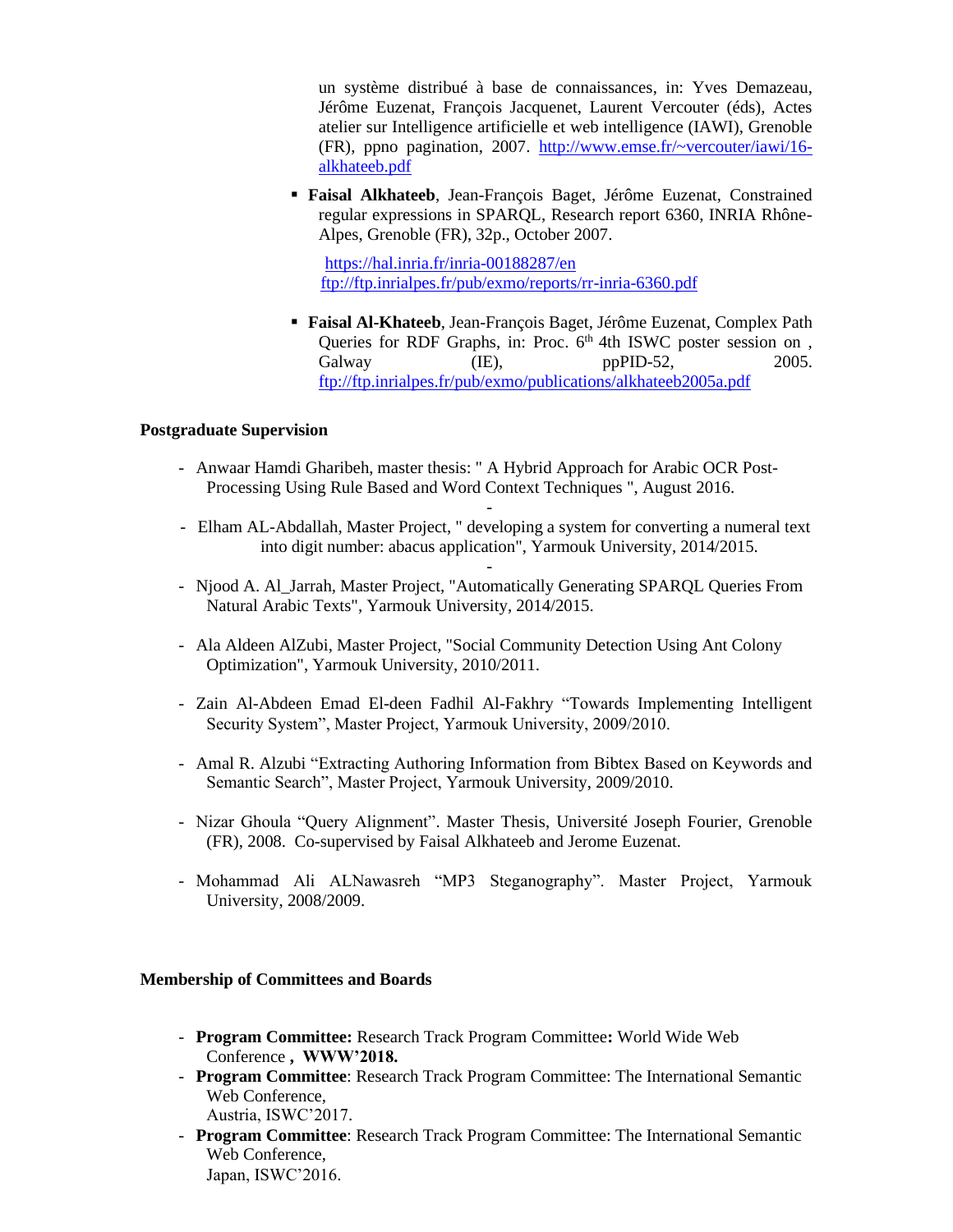- **Program Committee**: Research Track Program Committee: The International Semantic Web Conference, Pennsylvania, ISWC'2015.
- **Program Committee**: Research Track Program Committee: The International Semantic Web Conference,

Australia, ISWC'2014.

- **Program Committee**: Research Track Program Committee: The International Semantic Web Conference, Australia, ISWC'2013.
- **Program Committee**: The International Semantic Web Conference, Germany, ISWC'2011.
- **Program Committee**: The 2010 International Conference on Intelligent Semantic Web Services and Applications (ISWSA 2011), [Isra University,](http://www.isra.edu.jo/) Amman, Jordan, 2011.
- **Program Committee**: The International Semantic Web Conference, posters and Demos track, China, ISWC'2010. <http://iswc2010.semanticweb.org/node/12>
- **Program Committee**: The 2010 International Conference on Intelligent Semantic Web Services and Applications (ISWSA 2010), [Isra University,](http://www.isra.edu.jo/) Amman, Jordan, from June 14 to June 16, 2010. <http://iswsa2010.ipu.edu.jo/index.php?c=Organizer.htm>
- **Program Committee**: 8e Rencontres Nationales des Jeunes Chercheurs en Intelligence Artificielle (RJCIA), July 2007, Grenoble, France. <http://afia2007.imag.fr/rjcia/>

# **Editorship and Refereeing Activities**

- INS Information Sciences Journal Elsevier.
- Journal of Systems and Software Elsevier.
- The International Semantic Web Conference, Germany, ISWC'2011.
- The 2010 International Conference on Intelligent Semantic Web Services and Applications (ISWSA 2011), [Isra University,](http://www.isra.edu.jo/) Amman, Jordan, 2011.
- The International Semantic Web Conference, posters and Demos track, China, ISWC'2010.
- The 2010 International Conference on Intelligent Semantic Web Services and Applications (ISWSA 2010), [Isra University,](http://www.isra.edu.jo/) Amman, Jordan, from June 14 to June 16, 2010.
- Journal of Web Semantics, ELSEVIER "Web Semantics: Science, Services and Agents on the World Wide Web", Special Issue on "Web of Data", 2009.
- International Semantic Web Conference, ISWC'2008.

# **Teaching Experience**

University Courses (Undergraduate and Graduate): Yarmouk University, Irbid, Jordan (September 2008 - Present)

- $CS101$  (Programming in a C++)
- CS210 (Object Oriented programming/Python)
- CS117 (Object Oriented Programming)
- CS250 (Data Structures)
- CS317 (Advanced Programming/JAVA)
- CS342 (Theory of Computation)
- CS376 (Artificial Intelligence)
- CS470 (Expert Systems)
- CS670 (Advanced Artificial Intelligence)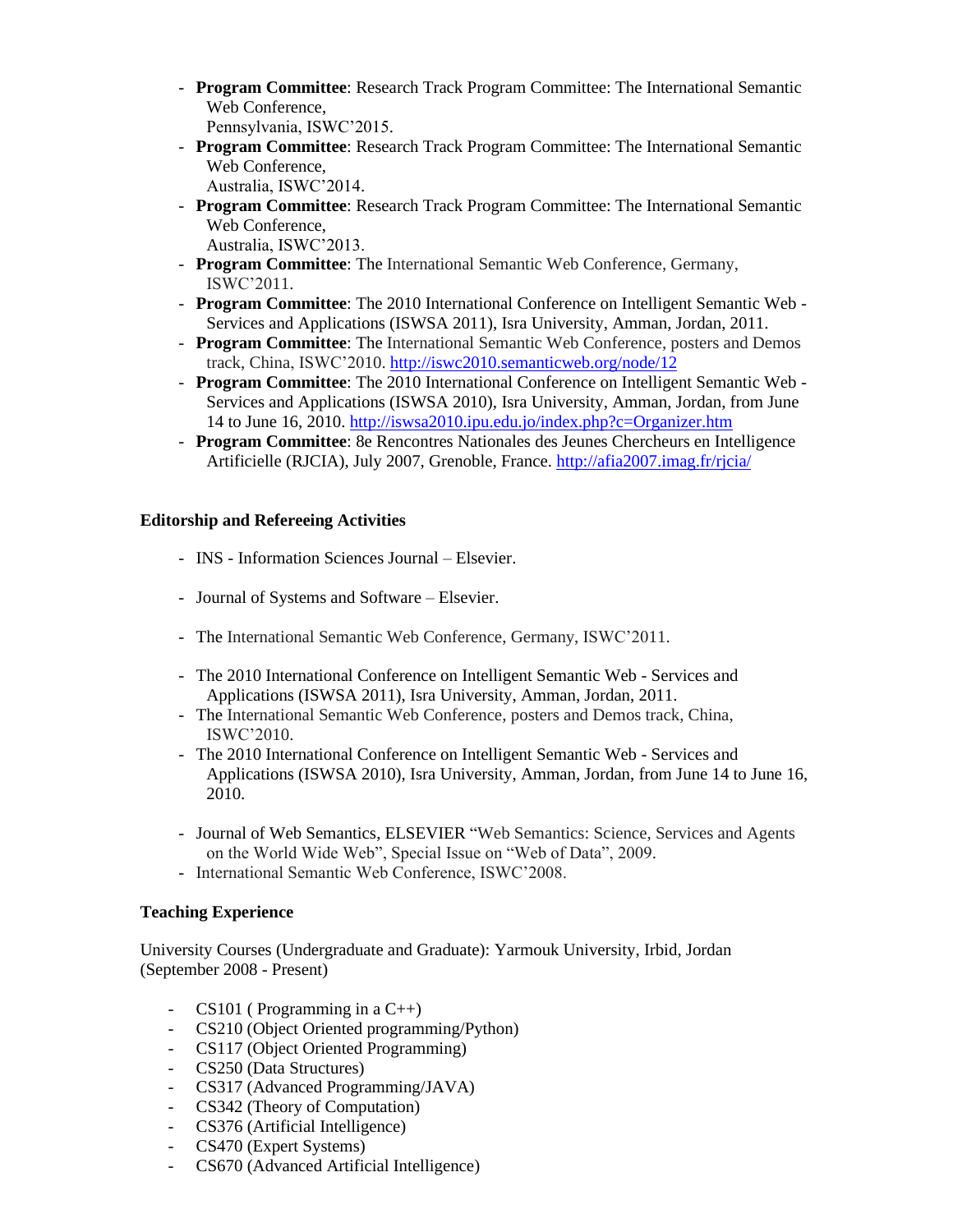- CS672 (knowledge-based systems)
- CS691 (Special Topics-Semantic Web)

University Courses (Undergraduate): Yarmouk University, Irbid, Jordan (Mars 2003 – September 2003)

- CS101 ( Programming in a Selected Language)
- CS102 (Introduction to Computer Science)
- ------- (Programming in Visual Basic)

University Courses (Undergraduate): Yarmouk University, Irbid, Jordan (September 1999 – September 2001)

- Programming in Pascal
- Introduction to Computer Science
- Programming in Assembly Language

# **Professional Memberships**

- Summer School on Ontological Engineering and the Semantic Web (SSSW'07)

#### **Participation**

- Participation in the preparation of Master Plan in Artificial Intelligence at Yarmouk University.
- Participation in the evaluation of Yarmouk University Network News ( اليرموك جامعة اليرموك -.([اإلخبارية](http://yunn.yu.edu.jo/)
- Participation in the evaluation of the [IT Faculty web site.](http://www.it.yu.edu.jo/new)

#### **Languages**

- Arabic
- English
- French

#### **Others**

My [Erdös number](http://www.oakland.edu/enp/) is at most  $5$  (since I published a paper with [Antoine Zimmermann](http://vmgal34.deri.ie/~antzim/index.html) who published a paper with Pascal Hitzler, who published a paper with Guo-Qiang Zhang who published a paper with Earl Rodney Canfield who published a paper with Paul Erdös.).

#### **Programming Languages and Tools**

- C++, Java, Prolog, CLIPS, Visual Basic, OpenGL (Graphics Library)
- Python anaconda/spider
- Deep learning tools, machine learning tools in MATLab
- Jade (Java Agent Development Framework)-
- HTML, SQL, JAVA script.

# **Semantic Web technologies**

RDF, RDFS, OWL, SPARQL, RDFa, XML, XQuery, XPath, XLink, XPointer, XML Schema